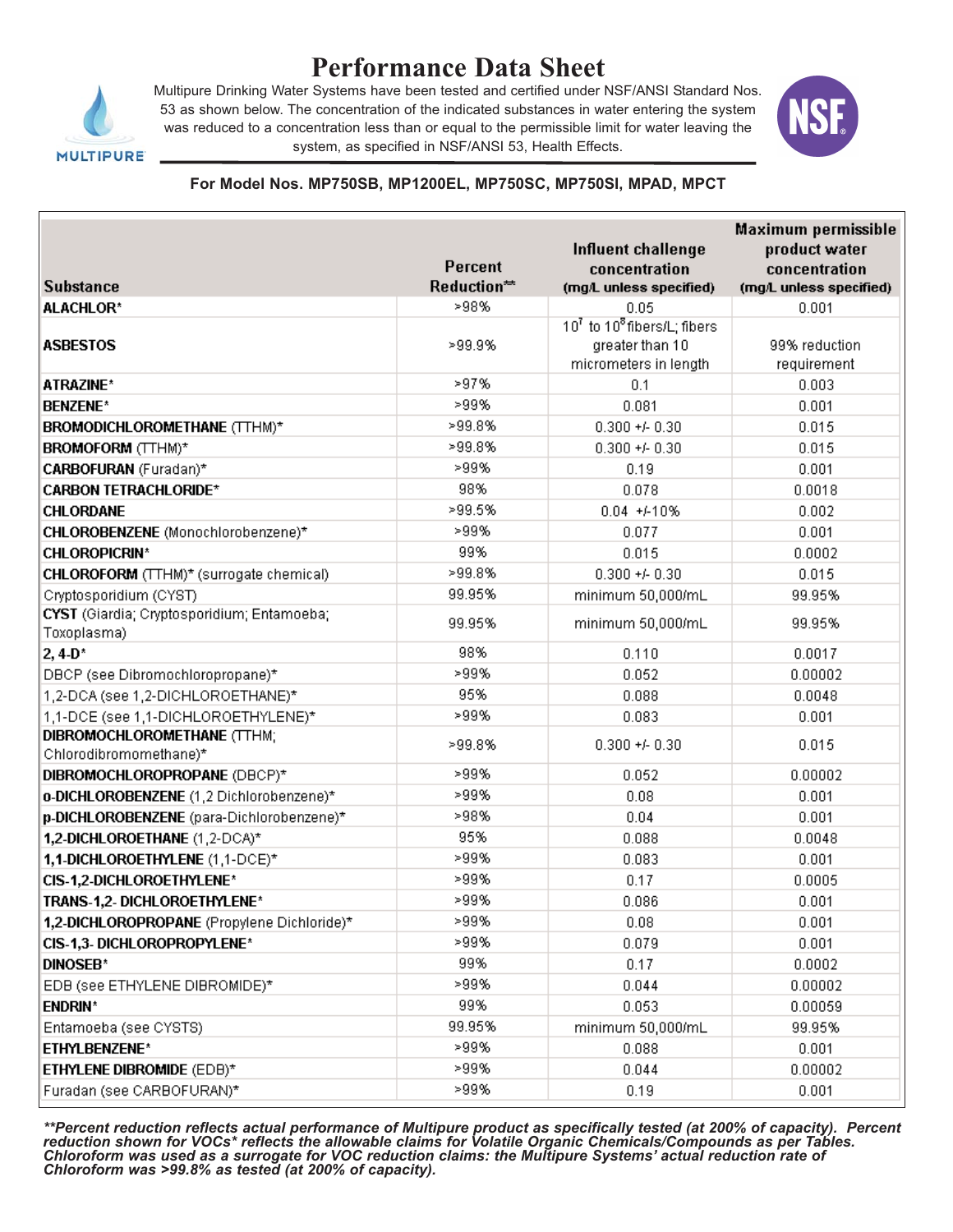|                                                                            |                                | Influent challenge<br>concentration | Maximum permissible<br>product water<br>concentration |
|----------------------------------------------------------------------------|--------------------------------|-------------------------------------|-------------------------------------------------------|
| <b>Substance</b>                                                           | Percent Reduction**<br>>99.95% | (mg/L unless specified)             | (mg/L unless specified)                               |
| Giardia Lamblia (see CYST)                                                 |                                | minimum 50,000/mL                   | 99.95%                                                |
| HALOACETONITRILES (HAN)*                                                   |                                |                                     |                                                       |
| <b>BROMOCHLOROACETONITRILE</b>                                             | 98%                            | 0.022                               | 0.0005                                                |
| <b>DIBROMOACETONITRILE</b>                                                 | 98%                            | 0.024                               | 0.0006                                                |
| DICHLOROACETONITRILE                                                       | 98%                            | 0.0096                              | 0.0002                                                |
| <b>TRICHLOROACETONITRILE</b>                                               | 98%                            | 0.015                               | 0.0003                                                |
| HALOKETONES (HK):*                                                         |                                |                                     |                                                       |
| 1,1-DICHLORO-2-PROPANONE                                                   | 99%                            | 0.0072                              | 0.0001                                                |
| 1,1,1-TRICHLORO-2-PROPANONE                                                | 96%                            | 0.0082                              | 0.0003                                                |
| <b>HEPTACHLOR*</b>                                                         | >99%                           | 0.25                                | 0.00001                                               |
| <b>HEPTACHLOR EPOXIDE*</b>                                                 | 98%                            | 0.0107                              | 0.0002                                                |
| HEXACHLOROBUTADIENE (Perchlorobutadiene)*                                  | >98%                           | 0.044                               | 0.001                                                 |
| HEXACHLOROCYCLOPENTADIENE*                                                 | >99%                           | 0.060                               | 0.000002                                              |
| <b>LEAD</b> ( $pH 6.5$ )                                                   | >99.3%                         | $0.15 + 1.10%$                      | 0.010                                                 |
| <b>LEAD</b> ( $pH 8.5$ )                                                   | >99.3%                         | $0.15 + 1.10%$                      | 0.010                                                 |
| LINDANE*                                                                   | >99%                           | 0.055                               | 0.00001                                               |
| MERCURY (pH 6.5)                                                           | >99%                           | $0.006 +/- 10%$                     | 0.002                                                 |
| <b>MERCURY</b> ( $pH 8.5$ )                                                | >99%                           | $0.006 +/- 10%$                     | 0.002                                                 |
| METHOXYCHLOR*                                                              | >99%                           | 0.050                               | 0.0001                                                |
| Methylbenzene (see TOLUENE)*                                               | >99%                           | 0.078                               | 0.001                                                 |
| Monochlorobenzene (see CHLOROBENZENE)*                                     | >99%                           | 0.077                               | 0.001                                                 |
| MTBE (methyl tert-butyl ether)                                             | >96.6%                         | $0.015 + 20%$                       | 0.005                                                 |
| POLYCHLORINATED BIPHENYLS (PCBs, Aroclor 1260)                             | >99.9%                         | $0.01 + 1.10%$                      | 0.0005                                                |
| PCE (see TETRACHLOROETHYLENE)*                                             | >99%                           | 0.081                               | 0.001                                                 |
| PENTACHLOROPHENOL*                                                         | >99%                           | 0.096                               | 0.001                                                 |
| Perchlorobutadiene (see HEXACHLOROBUTADIENE)*                              | >98%                           | 0.044                               | 0.001                                                 |
| Propylene Dichloride (see 1,2 -DICHLOROPROPANE)*                           | >99%                           | 0.080                               | 0.001                                                 |
| SIMAZINE*                                                                  | >97%                           | 0.120                               | 0.004                                                 |
| Silvex (see 2,4,5-TP)*                                                     | 99%                            | 0.270                               | 0.0016                                                |
| <b>STYRENE</b> (Vinylbenzene)*                                             | >99%                           | 0.15                                | 0.0005                                                |
| 1,1,1-TCA (see 1,1,1 - TRICHLOROETHANE)*                                   | 95%                            | 0.084                               | 0.0046                                                |
| TCE (see TRICHLOROETHYLENE)*                                               | >99%                           | 0.180                               | 0.0010                                                |
| 1,1,2,2- TETRACHLOROETHANE*                                                | >99%                           | 0.081                               | 0.001                                                 |
| TETRACHLOROETHYLENE*                                                       | >99%                           | 0.081                               | 0.001                                                 |
| TOLUENE (Methylbenzene)*                                                   | >99%                           | 0.078                               | 0.001                                                 |
| <b>TOXAPHENE</b>                                                           | >92.9%                         | $0.015 + 4.10%$                     | 0.003                                                 |
| Toxoplasma (see CYSTS)                                                     | 99.95%                         | minimum 50,000/mL                   | 99.95%                                                |
| $2,4,5$ -TP (Silvex)*                                                      | 99%                            | 0.270                               | 0.0016                                                |
| TRIBROMOACETIC ACID*                                                       |                                | 0.042                               | 0.001                                                 |
|                                                                            | >99%                           | 0.160                               | 0.0005                                                |
| 1,2,4 TRICHLOROBENZENE (Unsymtrichlorobenzene)*                            | 95%                            | 0.084                               | 0.0046                                                |
| 1,1,1-TRICHLOROETHANE (1,1,1-TCA)*                                         | >99%                           |                                     | 0.0005                                                |
| 1,1,2-TRICHLOROETHANE*                                                     | $>99\%$                        | 0.150                               |                                                       |
| TRICHLOROETHYLENE (TCE)*<br>TRIHALOMETHANES (TTHM) (Chloroform; Bromoform; |                                | 0.180                               | 0.0010                                                |
| Bromodichloromethane; Dibromochloromethane)                                | >99.8%                         | $0.300 + 0.30$                      | 0.015                                                 |
| <b>TURBIDITY</b>                                                           | >99%                           | $11 +/- 1$ NTU                      | $0.5$ NTU                                             |
| Unsym-Trichlorobenzene (see 1,2,4-TRICHLOROBENZENE)*                       | >99%                           | 0.160                               | 0.0005                                                |
| Vinylbenzene (see STYRENE)*                                                | >99%                           | 0.150                               | 0.0005                                                |
| XYLENES (TOTAL)*                                                           | >99%                           | 0.070                               | 0.001                                                 |
|                                                                            |                                |                                     |                                                       |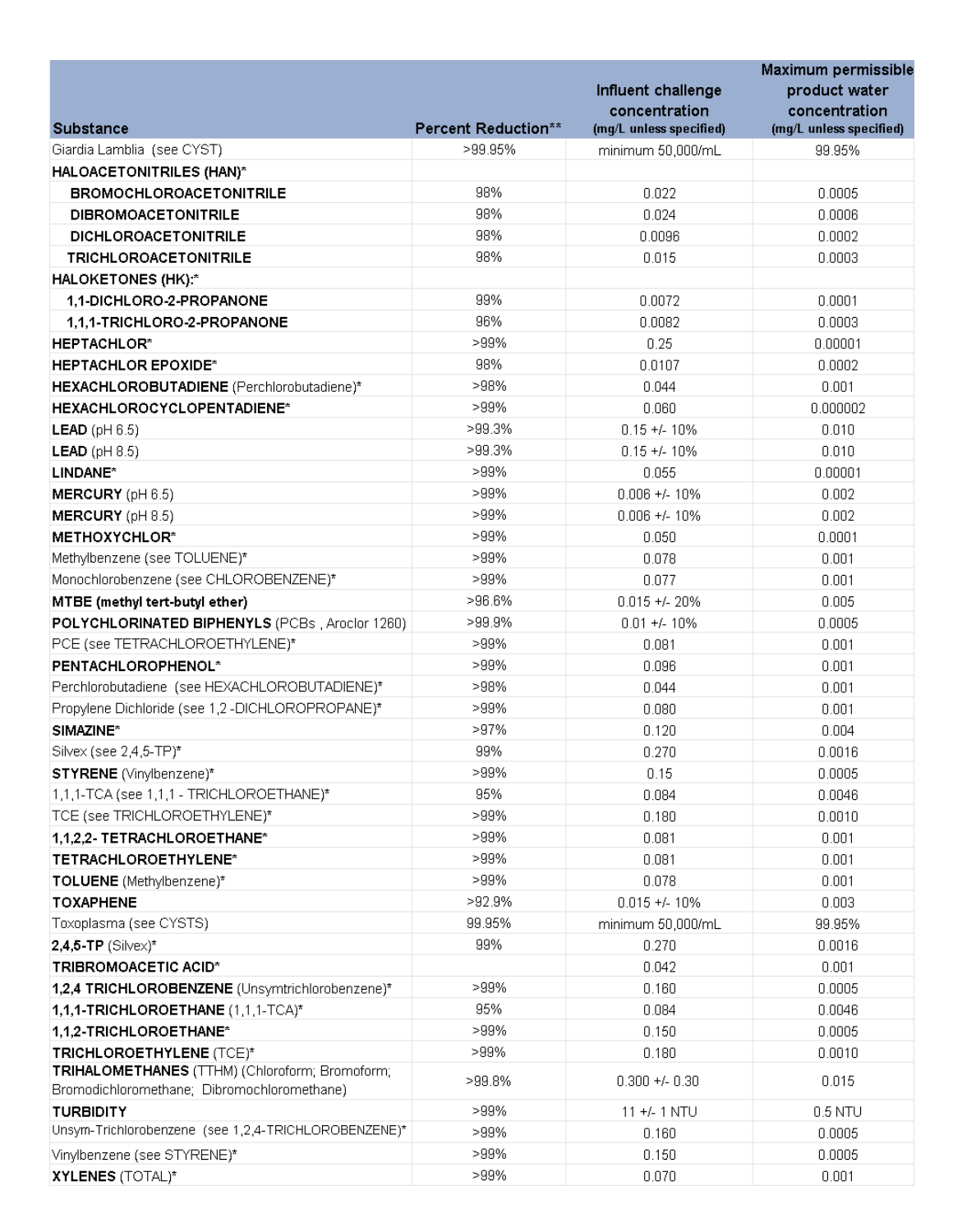## **NSF/ANSI 42 - Aesthetic Effects**

The System has been tested according to NSF/ANSI Standard 42 for the reduction of the following substances. The concentration of the indicated substances in water entering the system was reduced to a concentration less than or equal to the permissible limit for water leaving the system.

| <b>Substance</b>                                                                 | Percent<br>$Reduction**$ | Influent challenge<br>concentration<br>(mg/L unless specified) | Maximum permissible<br>product water<br>concentration<br>(mg/L unless specified) |
|----------------------------------------------------------------------------------|--------------------------|----------------------------------------------------------------|----------------------------------------------------------------------------------|
| <b>CHLORAMINE as Aesthetic Effect (As</b><br>Monochloramine)                     | >97%                     | 3.0 mg/L +/- 10%                                               | $0.5$ ma/L                                                                       |
| <b>CHLORINE as Aesthetic Effect</b>                                              | 99%                      | 2.0 Mg/L +/- 10%                                               | $>$ or = 50%                                                                     |
| PARTICULATE, (Nominal Particulate Reduction, Class<br>∣I, Particles 0.5 TO <1 UM | Class I $> 99\%$         | At Least 10,000 particles/mL                                   | $>$ or = 85%                                                                     |

Note: This addresses the U.S. Environmental Protection Agency (EPA) Primary and Secondary Drinking Water Regulations in effect at its time of publication, they relate to Multipure's performance in conformance to the industry performance criteria. These regulations are continually being updated at the Federal level. Accordingly, this list of MCLs will be reviewed and amended when appropriate. Please see sales brochure for list of product certifications.

#### **NOTES:**

- 1. Multipure Drinking Water Systems have been certified, as indicated, by NSF International for compliance to NSF/ANSI Standard Nos. 42 & 53.
- 2. The Multipure Drinking Water Systems have been certified by the State of California Department of Public Health for the reduction of specific contaminants listed herein.
- 3. Chloroform was used as a surrogate for claims of reduction of VOCs. Multipure Systems tested at >99.8% actual reduction of Chloroform. Percent reduction shown herein reflects the allowable claims for VOCs as per tables in the Standard.
- 4. **Do not use with water that is microbiologically unsafe or of unknown quality without adequate disinfection before or after the system. Systems certified for cyst reduction may be used on disinfected water that may contain filterable cysts.**
- 5. Filter life will vary in proportion to the amount of water used and the level of impurities in the water being processed. For optimum performance, it is essential that the filter be replaced on a regularly scheduled basis as follows: (a) annually; (b) when the unit's rated capacity has been reached; (c) the flow rate diminishes; or (d) the filter becomes saturated with bad tastes and odors.
- 6. Model No. MP1200EL includes a capacity monitor that automatically flashes a red light when it is time to replace your filter.
- 7. Multipure Drinking Water System Housings are warranted for Lifetime (provided that the filter be replaced at least once a year). All exterior hoses and attachments to the System are warranted for one year. Please see the Owner's Manual for complete product guarantee and warranty information.
- 8. Please see the Owner's Manual for installation instructions and operating procedures.
- 9. In compliance with New York law, it is recommended that before purchasing a water treatment system, NY residents have their water supply tested to determine their actual water treatment needs. Please compare the capabilities of the Multipure unit with your actual water treatment needs.
- 10. While testing was performed under standard laboratory conditions, actual performance may vary.
- 11. The list of substances which the treatment device reduces does not necessarily mean that these substances are present in your tap water.



MP750SB or MP1200EL MPCT MPCT MP750SC MPAD







| <b>Operational Specifications</b>    | MP750xx/MPCT                          | <b>MP1200EL</b>                       | <b>MPAD</b>                           |
|--------------------------------------|---------------------------------------|---------------------------------------|---------------------------------------|
| Approximate Service Capacity         | 750 gallons                           | 1200 gallons                          | 750 gallons                           |
| <b>Replacement Filter Type</b>       | CB <sub>6</sub>                       | CB <sub>6</sub>                       | <b>CBAD</b>                           |
| Approximate Flow Rate @ 60 psi       | $0.75$ gpm                            | $0.75$ gpm                            | $0.75$ gpm                            |
| <b>Maximum Water Pressure</b>        | 100 psi/7.0 kg/cm2                    | 100 psi/7.0 kg/cm2                    | 100 psi/7.0 kg/cm2                    |
| Minimum Water Pressure               | 30 psi/2.1 kg/cm2                     | 30 psi/2.1 kg/cm2                     | 30 psi/2.1 kg/cm2                     |
| <b>Maximum Operating Temperature</b> | 100°F/38°C<br>for cold water use only | 100°F/38°C<br>for cold water use only | 100°F/38°C<br>for cold water use only |
| Minimum Operating Temperature        | 32°F/0°C                              | 32°F/0°C                              | 32°F/0°C                              |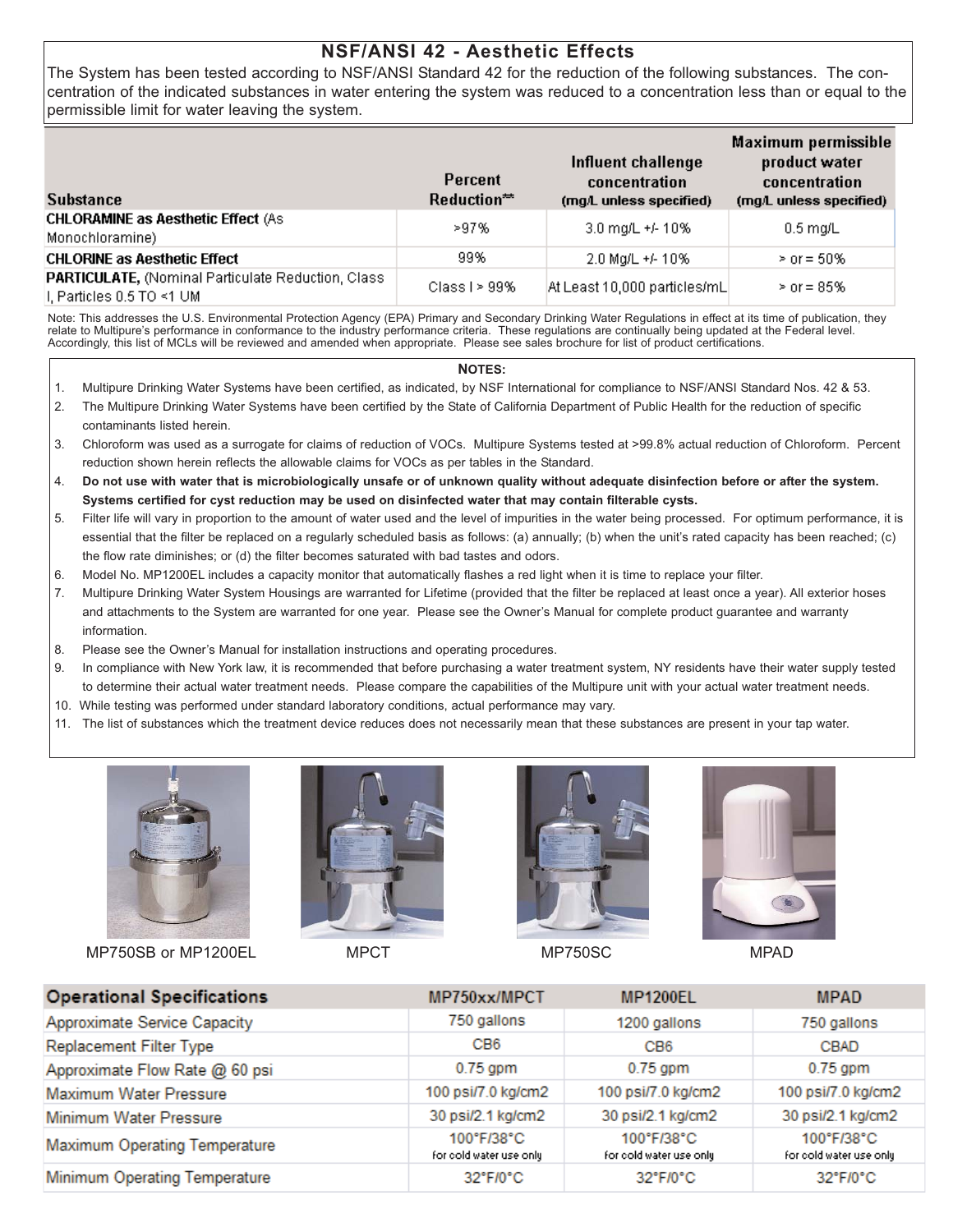### **California Department of Public Health Certification / Registration**









Multipure Corporation Las Vegas Technology Center P.O. Box 34630 Las Vegas, NV 89134-4630 800.622.9206 BR170 1203 MULTIPURE email: headquarters@multipure.com www.multipure.com

For further information, your Independent Distributor: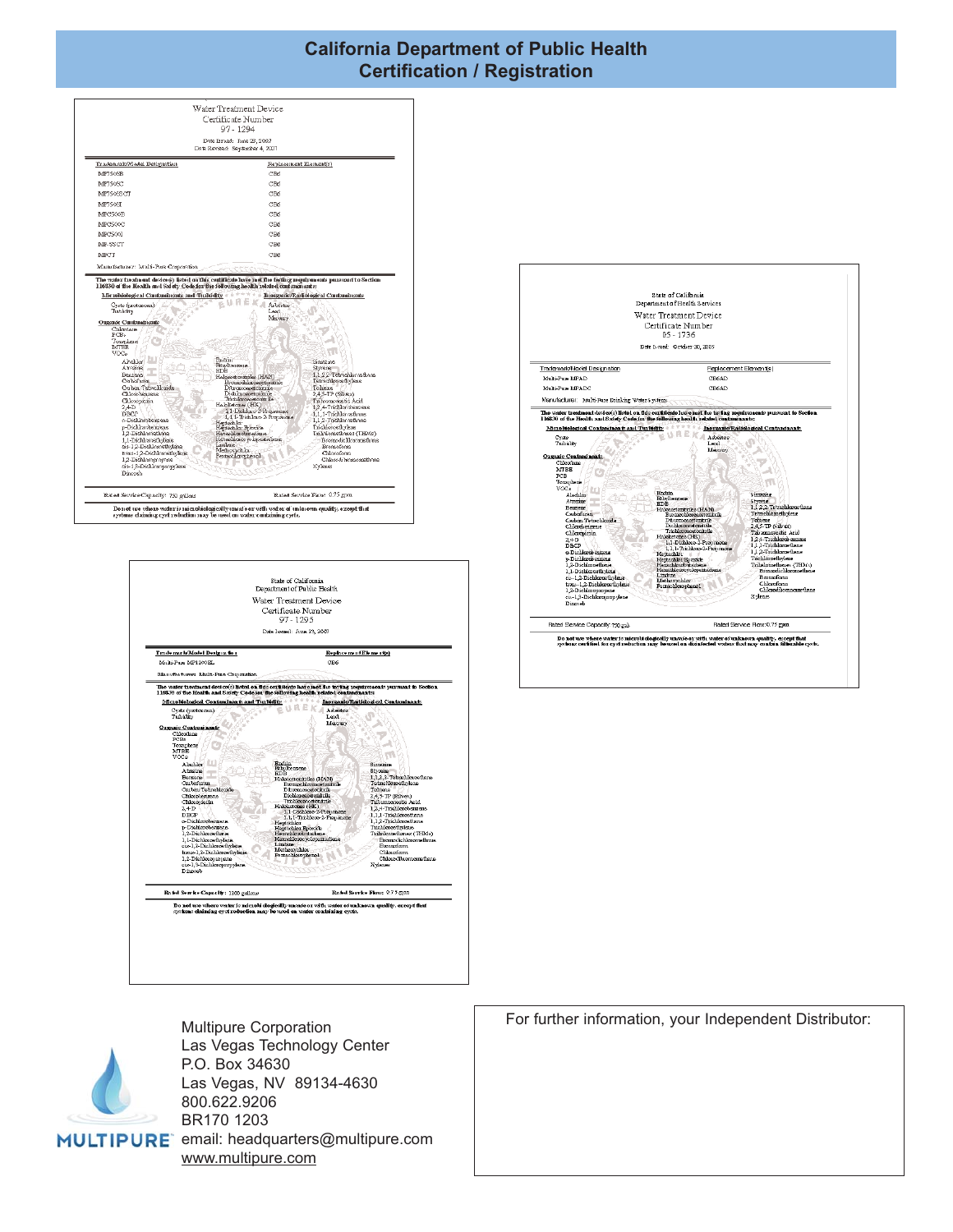

# **Performance Data Sheet**

Multipure Drinking Water Systems have been tested and certified under NSF/ANSI Standard Nos. 53 as shown below. The concentration of the indicated substances in water entering the system was reduced to a concentration less than or equal to the permissible limit for water leaving the system, as specified in NSF/ANSI 53, Health Effects.



#### **For Model Nos. MP880SB, MP880SC, MP880SI, MP880EL**

|                                                           | <b>Percent</b> | <b>Maximum</b>                                      |                     |
|-----------------------------------------------------------|----------------|-----------------------------------------------------|---------------------|
|                                                           | Reduction**    | <b>Influent challenge</b>                           | permissible product |
| <b>Substance</b>                                          |                | concentration                                       | water concentration |
|                                                           | >98%           |                                                     |                     |
| <b>ALACHLOR*</b>                                          |                | 0.05                                                | 0.001               |
| ARSENIC (pentavalent As (V); As (+5); arsenate @ 6.5 pH   | >99.9%         | $0.050 + 410%$                                      | 0.010               |
| ARSENIC (pentavalent As (V); As (+5); arsenate @ 8.5 pH   | >95.8%         | $0.050 + 410%$                                      | 0.010               |
|                                                           |                | 10 <sup>7</sup> to 10 <sup>8</sup> fibers/L; fibers |                     |
|                                                           | >99.9%         | greater than 10 micrometers in                      | 99% reduction       |
| <b>ASBESTOS</b>                                           |                | length                                              | requirement         |
| ATRAZINE*                                                 | >97%           | 0.1                                                 | 0.003               |
|                                                           | >99%           |                                                     |                     |
| <b>BENZENE*</b>                                           |                | 0.081                                               | 0.001               |
| BROMODICHLOROMETHANE (TTHM)*                              | >99.8%         | 0.3                                                 | 0.015               |
| <b>BROMOFORM</b> (TTHM)*                                  | >99.8%         | 0.3                                                 | 0.015               |
| CARBOFURAN (Furadan)*                                     | >99%           | 0.19                                                | 0.001               |
| <b>CARBON TETRACHLORIDE*</b>                              | 98%            | 0.078                                               | 0.0018              |
| <b>CHLORDANE</b>                                          | >99.5%         | $0.04 + 410%$                                       | 0.002               |
| CHLOROBENZENE (Monochlorobenzene)*                        | >99%           | 0.077                                               | 0.001               |
| <b>CHLOROPICRIN*</b>                                      | 99%            | 0.015                                               | 0.0002              |
| CHLOROFORM (TTHM)* (surrogate chemical)                   | >99.8%         | $0.45 + 20%$                                        | 0.080               |
| Cryptosporidium (CYST)                                    | >99.99%        | minimum 50,000/L                                    | 99.95%              |
| CYST (Giardia; Cryptosporidium; Entamoeba;<br>Toxoplasma) | >99.99%        | minimum 50,000/L                                    | 99.95%              |
| $2, 4 - D^*$                                              | 98%            | 0.11                                                | 0.00017             |
| DBCP (see Dibromochloropropane)*                          | >99%           | 0.052                                               | 0.00002             |
| 1,2-DCA (see 1,2-DICHLOROETHANE)*                         | 95%            | 0.088                                               | 0.0048              |
| 1,1-DCE (see 1,1-DICHLOROETHYLENE)*                       | >99%           | 0.083                                               | 0.001               |
| DIBROMOCHLOROMETHANE (TTHM;<br>Chlorodibromomethane)*     | >99.8%         | 0.300                                               | 0.015               |
| DIBROMOCHLOROPROPANE (DBCP)*                              | >99%           | 0.052                                               | 0.00002             |
| o-DICHLOROBENZENE (1,2 Dichlorobenzene)*                  | >99%           | 0.08                                                | 0.001               |
| p-DICHLOROBENZENE (para-Dichlorobenzene)*                 | >98%           | 0.04                                                | 0.001               |
| 1,2-DICHLOROETHANE (1,2-DCA)*                             | 95%            | 0.088                                               | 0.0048              |
| 1,1-DICHLOROETHYLENE (1,1-DCE)*                           | >99%           | 0.083                                               | 0.001               |
| CIS-1,2-DICHLOROETHYLENE*                                 | >99%           | 0.17                                                | 0.0005              |
| TRANS-1,2- DICHLOROETHYLENE*                              | >99%           | 0.086                                               | 0.001               |
| 1,2-DICHLOROPROPANE (Propylene Dichloride)*               | >99%           | 0.08                                                | 0.001               |
| CIS-1,3- DICHLOROPROPYLENE*                               | >99%           | 0.079                                               | 0.001               |
| <b>DINOSEB*</b>                                           | 99%            | 0.17                                                | 0.0002              |
| EDB (see ETHYLENE DIBROMIDE)*                             | >99%           | 0.044                                               | 0.00002             |
| <b>ENDRIN*</b>                                            | 99%            | 0.053                                               | 0.00059             |
| Entamoeba (see CYSTS)                                     | 99.99%         | minimum 50,000/L                                    | 99.95%              |
| <b>ETHYLBENZENE*</b>                                      | >99%           | 0.088                                               | 0.001               |
| ETHYLENE DIBROMIDE (EDB)*                                 | >99%           | 0.044                                               | 0.00002             |

*\*\*Percent reduction reflects actual performance of Multipure product as specifically tested (at 200% of capacity). Percent reduction shown for VOCs\* reflects the allowable claims for Volatile Organic Chemicals/Compounds as per Tables. Chloroform was used as a surrogate for VOC reduction claims: the Multipure Systems' actual reduction rate of Chloroform was >99.8% as tested (at 200% of capacity).*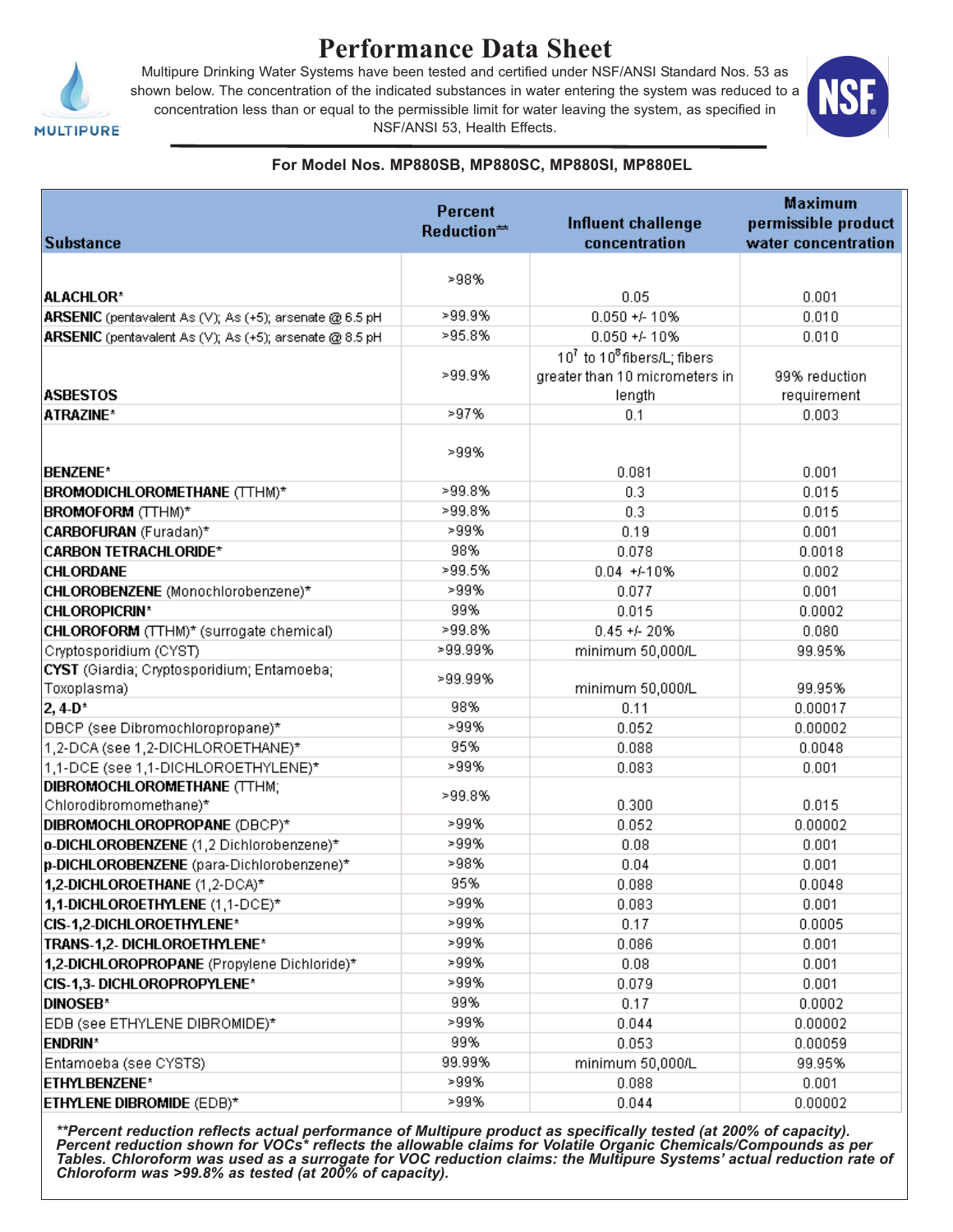| <b>Percent</b>                                   |             |                           | <b>Maximum</b>      |
|--------------------------------------------------|-------------|---------------------------|---------------------|
|                                                  | Reduction** | <b>Influent challenge</b> | permissible product |
| <b>Substance</b>                                 |             | concentration             | water concentration |
| Furadan (see CARBOFURAN)*                        | >99%        | 0.19                      | 0.001               |
| Giardia Lamblia (see CYST)                       | >99.99%     | minimum 50,000/L          | 99.95%              |
| <b>HALOACETONITRILES (HAN)*</b>                  |             |                           |                     |
| <b>BROMOCHLOROACETONITRILE</b>                   | 98%         | 0.022                     | 0.0005              |
| <b>DIBROMOACETONITRILE</b>                       | 98%         | 0.024                     | 0.0006              |
| <b>DICHLOROACETONITRILE</b>                      | 98%         | 0.0096                    | 0.0002              |
| <b>TRICHLOROACETONITRILE</b>                     | 98%         | 0.015                     | 0.0003              |
| <b>HALOKETONES (HK):*</b>                        |             |                           |                     |
| 1,1-DICHLORO-2-PROPANONE                         | 99%         | 0.0072                    | 0.0001              |
| 1,1,1-TRICHLORO-2-PROPANONE                      | 96%         | 0.0082                    | 0.0003              |
| <b>HEPTACHLOR*</b>                               | >99%        | 0.08                      | 0.0004              |
| <b>HEPTACHLOR EPOXIDE*</b>                       | 98%         | 0.0107                    | 0.0002              |
| HEXACHLOROBUTADIENE (Perchlorobutadiene)*        | >98%        | 0.044                     | 0.001               |
| HEXACHLOROCYCLOPENTADIENE*                       | >99%        | 0.060                     | 0.000002            |
| <b>LEAD</b> ( $pH 6.5$ )                         | >99.99%     | $0.15 + 10\%$             | 0.010               |
| <b>LEAD</b> ( $pH 8.5$ )                         | >99.99%     | $0.15 + 10\%$             | 0.010               |
| LINDANE*                                         | >99%        | 0.055                     | 0.00001             |
| MERCURY (pH 6.5)                                 | >99.99%     | $0.006 + 410%$            | 0.002               |
| MERCURY (pH 8.5)                                 | >99.99%     | $0.006 + 410%$            | 0.002               |
| <b>METHOXYCHLOR*</b>                             | >99%        | 0.050                     | 0.0001              |
| Methylbenzene (see TOLUENE)*                     | >99%        | 0.078                     | 0.001               |
| Monochlorobenzene (see CHLOROBENZENE)*           | >99%        | 0.077                     | 0.001               |
| MTBE (methyl tert-butyl ether)                   | >96.6%      | $0.015 + 20%$             | 0.005               |
|                                                  |             |                           |                     |
| POLYCHLORINATED BIPHENYLS (PCBs, Aroclor 1260)   | >97%        | $0.01 + 410%$             | 0.0005              |
| PCE (see TETRACHLOROETHYLENE)*                   | >99%        | 0.081                     | 0.001               |
| PENTACHLOROPHENOL*                               | >99%        | 0.096                     | 0.001               |
|                                                  |             |                           |                     |
| Perchlorobutadiene (see HEXACHLOROBUTADIENE)*    | >98%        | 0.044                     | 0.001               |
|                                                  | >99%        |                           |                     |
| Propylene Dichloride (see 1,2 -DICHLOROPROPANE)* |             | 0.080                     | 0.001               |
| SIMAZINE*                                        | >97%        | 0.120                     | 0.004               |
| Silvex (see 2,4,5-TP)*                           | 99%         | 0.270                     | 0.0016              |
| STYRENE (Vinylbenzene)*                          | >99%        | 0.15                      | 0.0005              |
| 1,1,1-TCA (see 1,1,1 - TRICHLOROETHANE)*         | 95%         | 0.084                     | 0.0046              |
| TCE (see TRICHLOROETHYLENE)*                     | >99%        | 0.180                     | 0.0010              |
| 1,1,2,2- TETRACHLOROETHANE*                      | >99%        | 0.081                     | 0.001               |
| TETRACHLOROETHYLENE*                             | >99%        | 0.081                     | 0.001               |
| TOLUENE (Methylbenzene)*                         | >99%        | 0.078                     | 0.001               |
| <b>TOXAPHENE</b>                                 | >92.9%      | $0.015 + 10%$             | 0.003               |
| Toxoplasma (see CYSTS)                           | 99.99%      | minimum 50,000/L          | 99.95%              |
| $2,4,5$ -TP (Silvex)*                            | 99%         | 0.270                     | 0.0016              |
| TRIBROMOACETIC ACID*                             |             | 0.042                     | 0.001               |
|                                                  | >99%        |                           |                     |
| 1,2,4 TRICHLOROBENZENE (Unsymtrichlorobenzene)*  |             | 0.160                     | 0.0005              |
| 1,1,1-TRICHLOROETHANE (1,1,1-TCA)*               | 95%         | 0.084                     | 0.0046              |
| 1,1,2-TRICHLOROETHANE*                           | >99%        | 0.150                     | 0.0005              |
| TRICHLOROETHYLENE (TCE)*                         | >99%        | 0.180                     | 0.0010              |
|                                                  |             |                           |                     |
| TRIHALOMETHANES (TTHM) (Chloroform; Bromoform;   | >99.8%      |                           |                     |
| Bromodichloromethane; Dibromochloromethane)      | >99%        | $0.45 + 20%$              | 0.080               |
| <b>TURBIDITY</b>                                 |             | 11 +/- NTU                | $0.5$ NTU           |
| Unsym-Trichlorobenzene (see 1,2,4-               | >99%        |                           |                     |
| TRICHLOROBENZENE)*                               | >99%        | 0.160                     | 0.0005              |
| Vinylbenzene (see STYRENE)*                      |             | 0.150                     | 0.0005              |
|                                                  | >99%        | 0.070                     | 0.001               |
| <b>XYLENES (TOTAL)*</b>                          |             |                           |                     |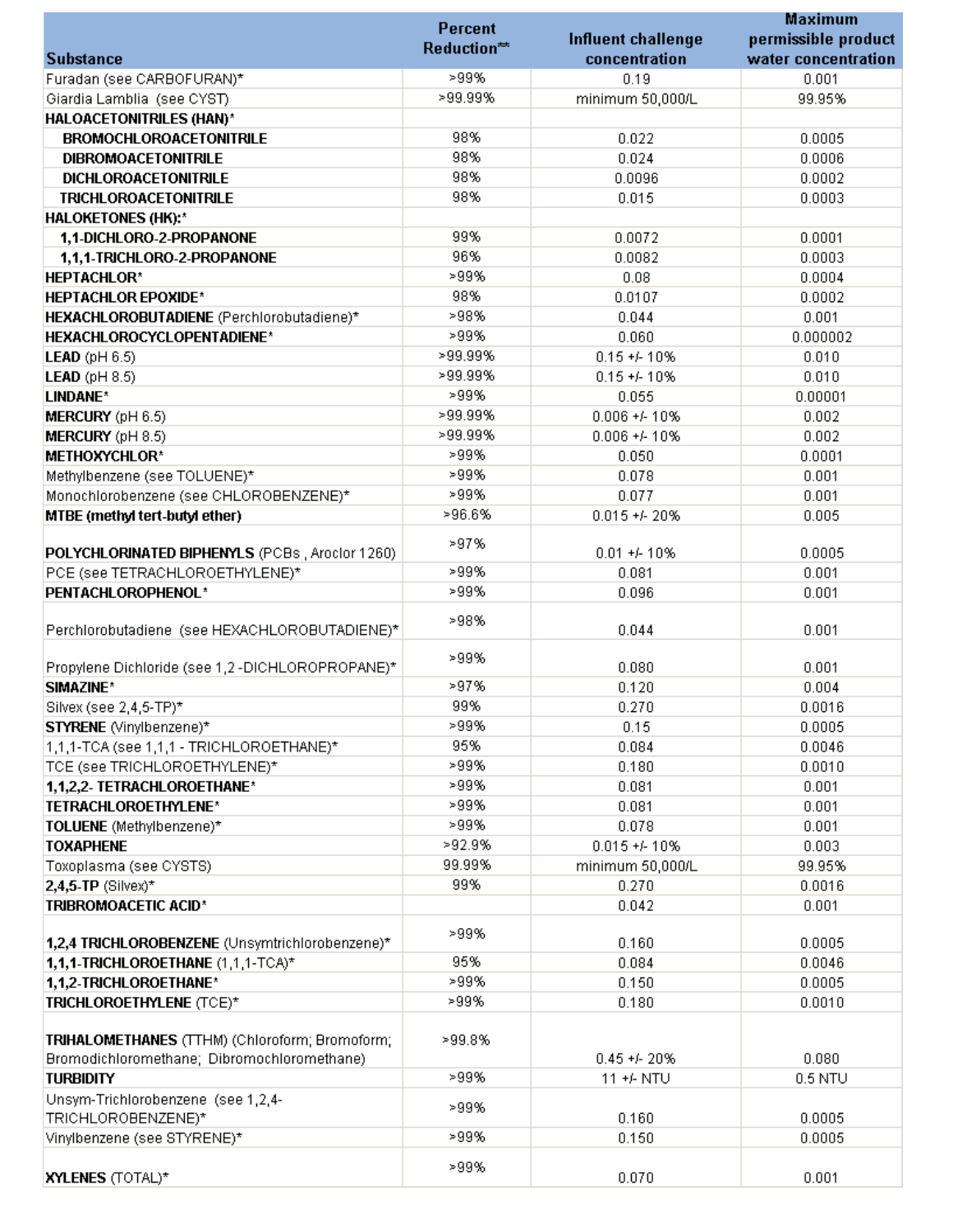## **NSF/ANSI 42 - Aesthetic Effects**

The System has been tested according to NSF/ANSI Standard 42 for the reduction of the following substances. The concentration of the indicated substances in water entering the system was reduced to a concentration less than or equal to the permissible limit for water leaving the system.

| <b>Substance</b>                                                                     | Percent<br>Reduction <sup>**</sup> | Influent challenge<br>concentration | <b>Maximum</b><br>permissible product<br>water concentration |
|--------------------------------------------------------------------------------------|------------------------------------|-------------------------------------|--------------------------------------------------------------|
| <b>CHLORAMINE as Aesthetic Effect (As</b><br>Monochloramine)                         | >98.3%                             | 3.0 mg/L +/- 10%                    | 0.001                                                        |
| <b>CHLORINE as Aesthetic Effect</b>                                                  | 99%                                | 2.0 Mg/L +/- 10%                    | $>$ or = 75%                                                 |
| PARTICULATE, (Nominal Particulate Reduction, Class<br>$ I $ , Particles 0.5 TO <1 UM | Class I $> 99\%$                   | At Least 10,000 particles/mL        | $>$ or = 85%                                                 |

Note: This addresses the U.S. Environmental Protection Agency (EPA) Primary and Secondary Drinking Water Regulations in effect at its time of publication, they relate to Multipure's performance in conformance to the industry performance criteria. These regulations are continually being updated at the Federal level. Accordingly, this list of MCLs will be reviewed and amended when appropriate. Please see sales brochure for list of product certifications.

#### FOOTNOTES:

- 1. Multipure Drinking Water Systems have been certified, as indicated, by NSF International for compliance to NSF/ANSI Standard Nos. 42 & 53.
- 2. The Multipure Drinking Water Systems have been certified by the State of California Department of Public Health for the reduction of specific contaminants listed herein.
- 3. Chloroform was used as a surrogate for claims of reduction of VOCs. Multipure Systems tested at >99.8% actual reduction of Chloroform. Percent reduction shown herein reflects the allowable claims for VOCs as per tables in the Standard.
- 4. The systems have been tested for the treatment of water containing pentavalent arsenic.
- 5. Do not use with water that is microbiologically unsafe or of unknown quality without adequate disinfection before or after the system. Systems certified for cyst reduction may be used on disinfected water that may contain filterable cysts.
- 6. Filter life will vary in proportion to the amount of water used and the level of impurities in the water being processed. For optimum performance, it is essential that the filter be replaced on a regularly scheduled basis as follows: (a) annually; (b) when the unit's rated capacity has been reached; (c) the flow rate diminishes; (d) the filter becomes saturated with bad tastes and odors.
- 7. Model No. MP880EL includes a capacity monitor that automatically flashes a red light when it is time to replace your filter.
- 8. Multipure Drinking Water System Housings are warranted for Lifetime (provided that the filter be replaced at least once a year); all exterior hoses and attachments to the System are warranted for one year. Please see the Owner's Manual for complete product guarantee and warranty information.
- 9. Please see the Owner's Manual for installation instructions and operating procedures.
- 10. In compliance with New York law, it is recommended that before purchasing a water treatment system, NY residents have their water supply tested to determine their actual water treatment needs. Please compare the capabilities of the Multipure unit with your actual water treatment needs.
- 11. While testing was performed under standard laboratory conditions, actual performance may vary.
- 12. The list of substances which the treatment device reduces does not necessarily mean that these substances are present in your water.



MP880SB MP880SC



| <b>Operational Specifications</b> | MP880SB                                    | MP880SC                                         | <b>MP880SI</b>                                                          | MP880EL                         |
|-----------------------------------|--------------------------------------------|-------------------------------------------------|-------------------------------------------------------------------------|---------------------------------|
| Approximate Service Capacity      | 600 Gallons                                | 600 Gallons                                     | 600 Gallons                                                             | 960 Gallons                     |
| <b>Replacement Filter Type</b>    | CB <sub>11</sub> A <sub>S</sub>            | CB <sub>11</sub> AS                             | CB <sub>11</sub> A <sub>S</sub>                                         | CB <sub>11</sub> A <sub>S</sub> |
| Approximate Flow Rate @ 60 psi    | $1.0$ gpm                                  | $1.0$ gpm                                       | $1.0$ gpm                                                               | $1.0$ gpm                       |
| <b>Maximum Water Pressure</b>     | 100 psi/7.03 kg/cm2                        | 100 psi/7.03 kg/cm2                             | 100 psi/7.03 kg/cm2                                                     | 100 psi/7.03 kg/cm2             |
| Minimum Water Pressure            | 30 psi/2.1 kg/cm2                          | 30 psi/2.1 kg/cm2                               | 30 psi/2.1 kg/cm2                                                       | 30 psi/2.1 kg/cm2               |
| Maximum Operating Temperature     | $100^{\circ}$ F/38°C<br>for cold water use | $100^{\circ}$ F/38°C<br>for cold water use only | $100^{\circ}$ F/38°C<br>for cold water use only for cold water use only | 100°F/38°C                      |
| Minimum Operating Temperature     | 32°F/0°C                                   | 32°F/0°C                                        | $32^{\circ}$ F/0 $^{\circ}$ C                                           | $32^{\circ}$ F/0 $^{\circ}$ C   |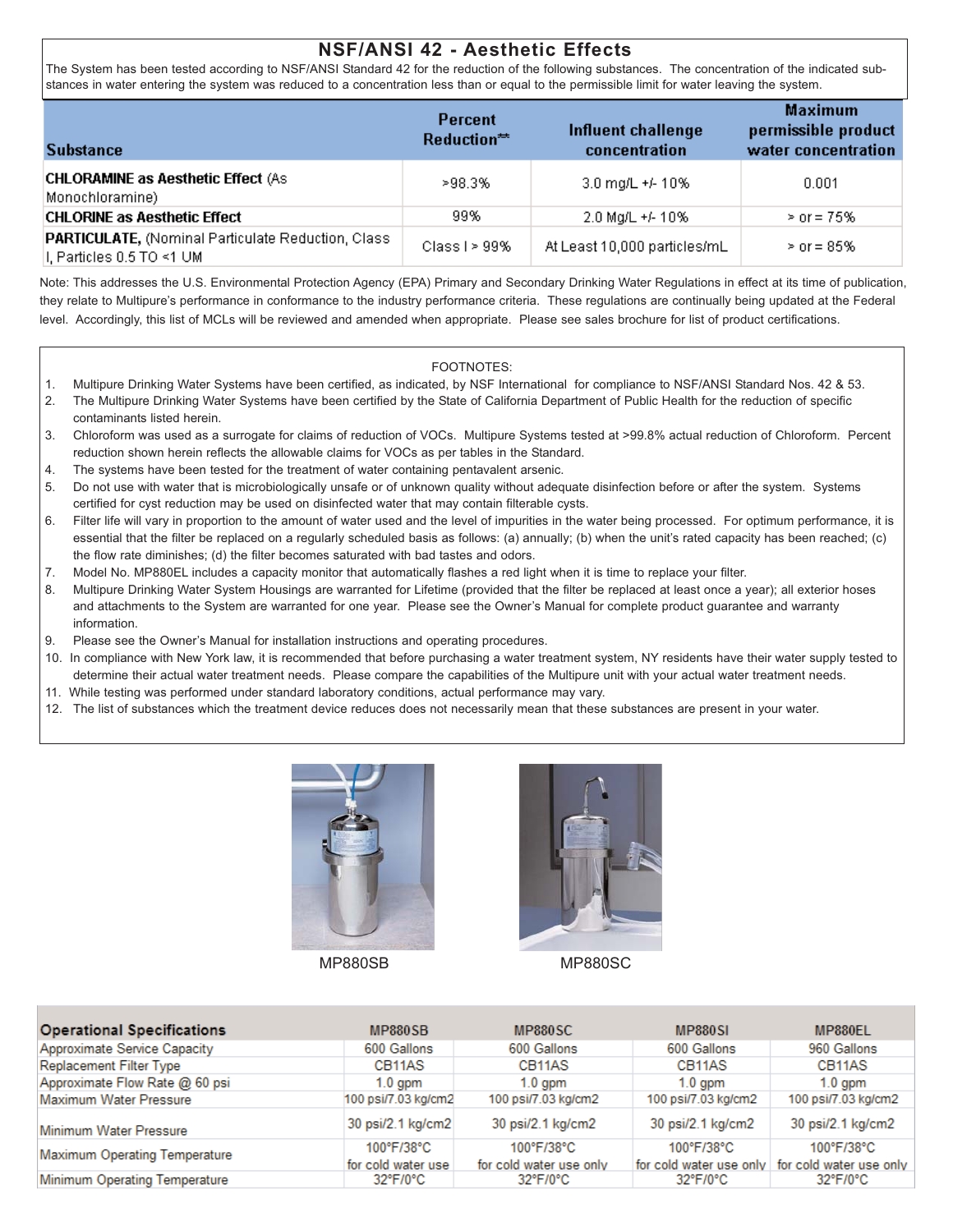# **Facts About Arsenic**

(in compliance with NSF/ANSI Standard)

Arsenic (abbreviated As) is a naturally occurring contaminant found in many ground waters. Arsenic in water has no color, taste or odor. It must be measured by a lab test. Public water utilities must have their water tested for arsenic. You can get the results from your water utility. If you have your own well, you can have the water tested. The local health department or the state environmental health agency can provide a list of certified labs. The cost is typically \$15 to \$30. Information about arsenic in water can be found on the Internet at the U.S. Environmental Protection Agency website: www.epa.gov/safewater/arsenic.html.

There are two forms of arsenic: pentavalent arsenic (also called As(V), As(+5), and arsenate) and trivalent arsenic (also called As(III), As(+3), and arsenite). In well water, arsenic may be pentavalent, trivalent, or a combination of both. Special sampling procedures are needed for a lab to determine what type and how much of each type of arsenic is in the water. Check with the labs in your area to see if they can provide this type of service.

Specially formulated Carbon Block systems are very effective at removing pentavalent arsenic. A free chlorine residual will rapidly convert trivalent arsenic to pentavalent arsenic. Other water treatment chemicals such as ozone and potassium permanganate will also change trivalent arsenic to pentavalent arsenic. A combined chlorine residual (also called chloramine) may not convert all the trivalent arsenic. If you get your water from a public water utility, contact the utility to find out if free chlorine or combined chlorine is used in the water system.

The Multipure MP880 Models are designed to remove only pentavalent arsenic. It will not convert trivalent arsenic to pentavalent arsenic. The system may remove some trivalent arsenic, however, it has not been evaluated for its ability to remove trivalent arsenic. The system was tested in a laboratory to remove pentavalent arsenic. Under lab conditions, as defined in ANSI/NSF Standard 53, the system reduced 0.050 mg/L (ppm) pentavalent arsenic to 0.010 mg/L (ppm) (the U.S. EPA standard for drinking water) or less. The performance of the system may be different at your installation. Have the treated water tested for arsenic to check if the system is working properly.

The Carbon Block filter component of the Multipure MP880 system must be replaced as indicated in this Owner's Manual to ensure the system will continue to remove arsenic and other contaminants.

## **California Department of Public Health Certification / Registration**

|                                                                                                                                                                                                                                                                                                      | State of California<br>Department of Health Services                                                                                                                                                                                                                               |                                                                                                                                                                                                                                                                                                 |
|------------------------------------------------------------------------------------------------------------------------------------------------------------------------------------------------------------------------------------------------------------------------------------------------------|------------------------------------------------------------------------------------------------------------------------------------------------------------------------------------------------------------------------------------------------------------------------------------|-------------------------------------------------------------------------------------------------------------------------------------------------------------------------------------------------------------------------------------------------------------------------------------------------|
|                                                                                                                                                                                                                                                                                                      | Water Treatment Device                                                                                                                                                                                                                                                             |                                                                                                                                                                                                                                                                                                 |
|                                                                                                                                                                                                                                                                                                      | Certificate Number                                                                                                                                                                                                                                                                 |                                                                                                                                                                                                                                                                                                 |
|                                                                                                                                                                                                                                                                                                      | $03 - 1569$                                                                                                                                                                                                                                                                        |                                                                                                                                                                                                                                                                                                 |
|                                                                                                                                                                                                                                                                                                      |                                                                                                                                                                                                                                                                                    |                                                                                                                                                                                                                                                                                                 |
|                                                                                                                                                                                                                                                                                                      | Date Issued: May 22, 2003                                                                                                                                                                                                                                                          |                                                                                                                                                                                                                                                                                                 |
| Trademark/Model Designation                                                                                                                                                                                                                                                                          | <b>Replacement Elements</b>                                                                                                                                                                                                                                                        | Capacity                                                                                                                                                                                                                                                                                        |
| Multi-Pure MP880SB                                                                                                                                                                                                                                                                                   | CB11As                                                                                                                                                                                                                                                                             | 600 gal                                                                                                                                                                                                                                                                                         |
| Multi-Pure MP880SC                                                                                                                                                                                                                                                                                   | <b>CB11As</b>                                                                                                                                                                                                                                                                      | 600 gal                                                                                                                                                                                                                                                                                         |
| Multi-Pure MP880SI                                                                                                                                                                                                                                                                                   | CBIIAs                                                                                                                                                                                                                                                                             | 600 gal                                                                                                                                                                                                                                                                                         |
| Multi-Pure MP880EL                                                                                                                                                                                                                                                                                   | <b>CB11As</b>                                                                                                                                                                                                                                                                      | 960 gal                                                                                                                                                                                                                                                                                         |
| Manufacturer: Multi-Pure Drinking Water Systems                                                                                                                                                                                                                                                      |                                                                                                                                                                                                                                                                                    |                                                                                                                                                                                                                                                                                                 |
| Turbidity                                                                                                                                                                                                                                                                                            | Asbestos<br>Lead<br>Mercury                                                                                                                                                                                                                                                        |                                                                                                                                                                                                                                                                                                 |
| <b>Organic Contaminants</b><br>Chlordane<br><b>MTRE</b><br>PCB                                                                                                                                                                                                                                       |                                                                                                                                                                                                                                                                                    |                                                                                                                                                                                                                                                                                                 |
| Toxaphene                                                                                                                                                                                                                                                                                            |                                                                                                                                                                                                                                                                                    |                                                                                                                                                                                                                                                                                                 |
| <b>VOCs</b><br>Alachlor                                                                                                                                                                                                                                                                              |                                                                                                                                                                                                                                                                                    |                                                                                                                                                                                                                                                                                                 |
| Bromodichloromethane <sup>1</sup><br>Carbon Tetrachloride<br>$2.4 - 11$<br>o-Dichlorobenzene<br>1.2-Dichloroethane<br>cis-1.2-Dichloroethylene<br>Dinosch<br>Ethylbenzene<br>Ilexachlorocyclopentadiene<br>Methoxychlor<br>Styrene<br>1.1.2.2-Tetrachloroethane<br>1.1.1-Trichloroethane<br>m-Xvlene | Atrazine<br>Bromoform <sup>1</sup><br>Chlorobenzene<br>DBCP<br>n-Diehlorobenzene<br>trans-1,2-Dichlorocthylene<br>1,2-Dichloropropane<br><b>EDB</b><br>Heptachlor<br>Hexachlorobutadiene<br>Pentachlorophenol<br>2.4.5-TP (Silvex)<br>Toluene<br>1,1,2-Trichloroethane<br>o-Xylene | Benzene<br>Carbofuran<br>Chloroform'<br>Dibromodichloromethane <sup>1</sup><br>1.1-Dichloroethane<br>1.1-Dichloroethylene<br>cis-1,3-Dichloropropylene<br>Endrin<br>Heptachlor Epoxide<br>Lindanc<br>Simazine<br>Tetrachloroethylene<br>1.2.4-Trichlorohenzene<br>Trichloroethylene<br>p-Xylene |
|                                                                                                                                                                                                                                                                                                      |                                                                                                                                                                                                                                                                                    |                                                                                                                                                                                                                                                                                                 |
| <sup>1</sup> Tribalomethanes                                                                                                                                                                                                                                                                         | Rated Service Flow: 1.0 gpm                                                                                                                                                                                                                                                        |                                                                                                                                                                                                                                                                                                 |





Multipure Corporation Las Vegas Technology Center P.O. Box 34630 Las Vegas, NV 89134-4630 800.622.9206 BR178AS 0804 MULTIPURE email: headquarters@multipure.com www.multipure.com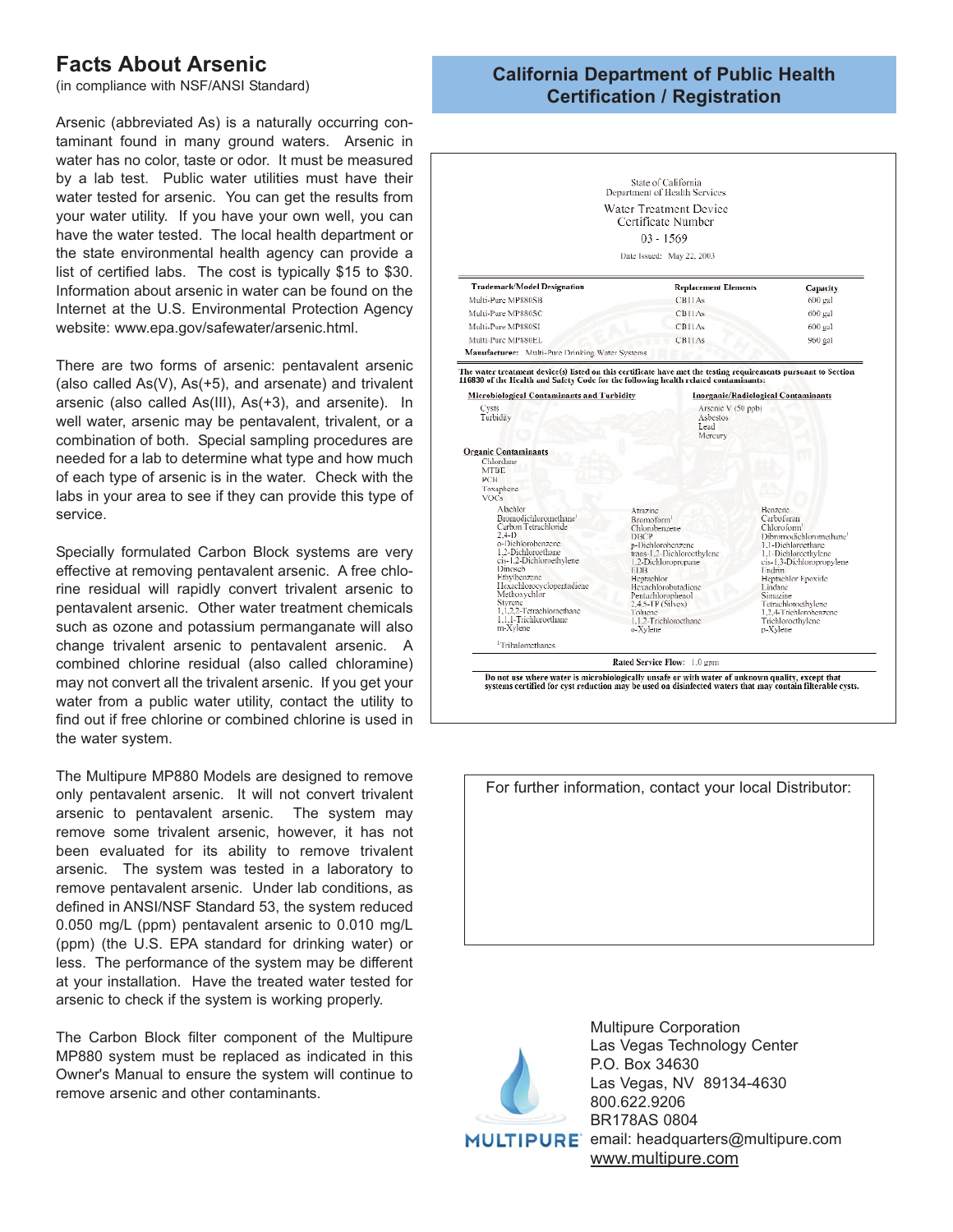

# **Performance Data Sheet**

Multipure Model No. MP750 Plus RO Drinking Water Systems have been tested and certified under NSF Standard Nos. 42, 53 and 58 as shown below. The concentration of the indicated substances in water entering the system was reduced to a concentration less than or equal to the permissible limit for water leaving the system, as specified in NSF/ANSI 53, Health Effects.



| <b>MULTIPURE</b> |  |  |
|------------------|--|--|
|                  |  |  |

|                                             | <b>Percent</b> | <b>Influent challenge</b>                           | <b>Maximum</b>      |
|---------------------------------------------|----------------|-----------------------------------------------------|---------------------|
|                                             | Reduction**    | concentration                                       | permissible product |
| <b>Substance</b>                            |                | (mq/L unless specified)                             | water concentration |
| <b>ALACHLOR*</b>                            | >98%           | 0.05                                                | 0.001               |
|                                             |                | 10 <sup>7</sup> to 10 <sup>8</sup> fibers/L; fibers |                     |
|                                             | >99.9%         | greater than 10 micrometers in                      | 99% reduction       |
| <b>ASBESTOS</b>                             |                | length                                              | requirement         |
| ATRAZINE*                                   | >97%           | 0.1                                                 | 0.003               |
| <b>BENZENE*</b>                             | >99%           | 0.081                                               | 0.001               |
| BROMODICHLOROMETHANE (TTHM)*                | >99.8%         | $0.300 + 0.30$                                      | 0.015               |
| <b>BROMOFORM</b> (TTHM)*                    | >99.8%         | $0.300 + 0.30$                                      | 0.015               |
| CARBOFURAN (Furadan)*                       | >99%           | 0.19                                                | 0.001               |
| <b>CARBON TETRACHLORIDE*</b>                | 98%            | 0.078                                               | 0.0018              |
| <b>CHLORDANE</b>                            | >99.5%         | $0.04 + 410%$                                       | 0.002               |
| CHLOROBENZENE (Monochlorobenzene)*          | >99%           | 0.077                                               | 0.001               |
| <b>CHLOROPICRIN*</b>                        | 99%            | 0.015                                               | 0.0002              |
| CHLOROFORM (TTHM)* (surrogate chemical)     | >99.8%         | $0.300 + 0.30$                                      | 0.015               |
| Cryptosporidium (CYST)                      | 99.95%         | minimum 50,000/mL                                   | 99.95%              |
| CYST (Giardia; Cryptosporidium; Entamoeba;  | 99.95%         |                                                     |                     |
| Toxoplasma)                                 |                | minimum 50,000/mL                                   | 99.95%              |
| $2,4-D*$                                    | 98%            | 0.110                                               | 0.0017              |
| DBCP (see Dibromochloropropane)*            | >99%           | 0.052                                               | 0.00002             |
| 1,2-DCA (see 1,2-DICHLOROETHANE)*           | 95%            | 0.088                                               | 0.0048              |
| 1,1-DCE (see 1,1-DICHLOROETHYLENE)*         | >99%           | 0.083                                               | 0.001               |
| DIBROMOCHLOROMETHANE (TTHM;                 | >99.8%         |                                                     |                     |
| Chlorodibromomethane)*                      |                | $0.300 + 0.30$                                      | 0.015               |
| DIBROMOCHLOROPROPANE (DBCP)*                | >99%           | 0.052                                               | 0.00002             |
| o-DICHLOROBENZENE (1,2 Dichlorobenzene)*    | >99%           | 0.08                                                | 0.001               |
| p-DICHLOROBENZENE (para-Dichlorobenzene)*   | >98%           | 0.04                                                | 0.001               |
| 1,2-DICHLOROETHANE (1,2-DCA)*               | 95%            | 0.088                                               | 0.0048              |
| 1,1-DICHLOROETHYLENE (1,1-DCE)*             | >99%           | 0.083                                               | 0.001               |
| CIS-1,2-DICHLOROETHYLENE*                   | >99%           | 0.17                                                | 0.0005              |
| TRANS-1,2- DICHLOROETHYLENE*                | >99%           | 0.086                                               | 0.001               |
| 1,2-DICHLOROPROPANE (Propylene Dichloride)* | >99%           | 0.08                                                | 0.001               |
| CIS-1,3- DICHLOROPROPYLENE*                 | >99%           | 0.079                                               | 0.001               |
| <b>DINOSEB*</b>                             | 99%            | 0.17                                                | 0.0002              |
| EDB (see ETHYLENE DIBROMIDE)*               | >99%           | 0.044                                               | 0.00002             |
| <b>ENDRIN*</b>                              | 99%            | 0.053                                               | 0.00059             |
| Entamoeba (see CYSTS)                       | 99.95%<br>>99% | minimum 50,000/mL                                   | 99.95%              |
| ETHYLBENZENE*                               | >99%           | 0.088                                               | 0.001               |
| ETHYLENE DIBROMIDE (EDB)*                   |                | 0.044                                               | 0.00002             |
| Furadan (see CARBOFURAN)*                   | >99%           | 0.19                                                | 0.001               |
| Giardia Lamblia (see CYST)                  | >99.95%        | minimum 50,000/mL                                   | 99.95%              |
| HALOACETONITRILES (HAN)*                    |                |                                                     |                     |
| <b>BROMOCHLOROACETONITRILE</b>              | 98%            | 0.022                                               | 0.0005              |
| <b>DIBROMOACETONITRILE</b>                  | 98%            | 0.024                                               | 0.0006              |
| <b>DICHLOROACETONITRILE</b>                 | 98%            | 0.0096                                              | 0.0002              |
| <b>TRICHLOROACETONITRILE</b>                | 98%            | 0.015                                               | 0.0003              |
| <b>HALOKETONES (HK):*</b>                   |                |                                                     |                     |
| 1,1-DICHLORO-2-PROPANONE                    | 99%            | 0.0072                                              | 0.0001              |
| 1,1,1-TRICHLORO-2-PROPANONE                 | 96%            | 0.0082                                              | 0.0003              |

**\*\* Percent reduction reflects actual performance of Multipure product as specifically tested (at 200% of capacity). Percent reduction shown for VOCs\* reflects the allowable claims for Volatile Organic Chemicals/Compounds as per Tables. Chloroform was used as a surrogate for VOC reduction claims; the Multipure Systems actual reduction rate of Chloroform was >99.8% as tested (at 200% capacity).**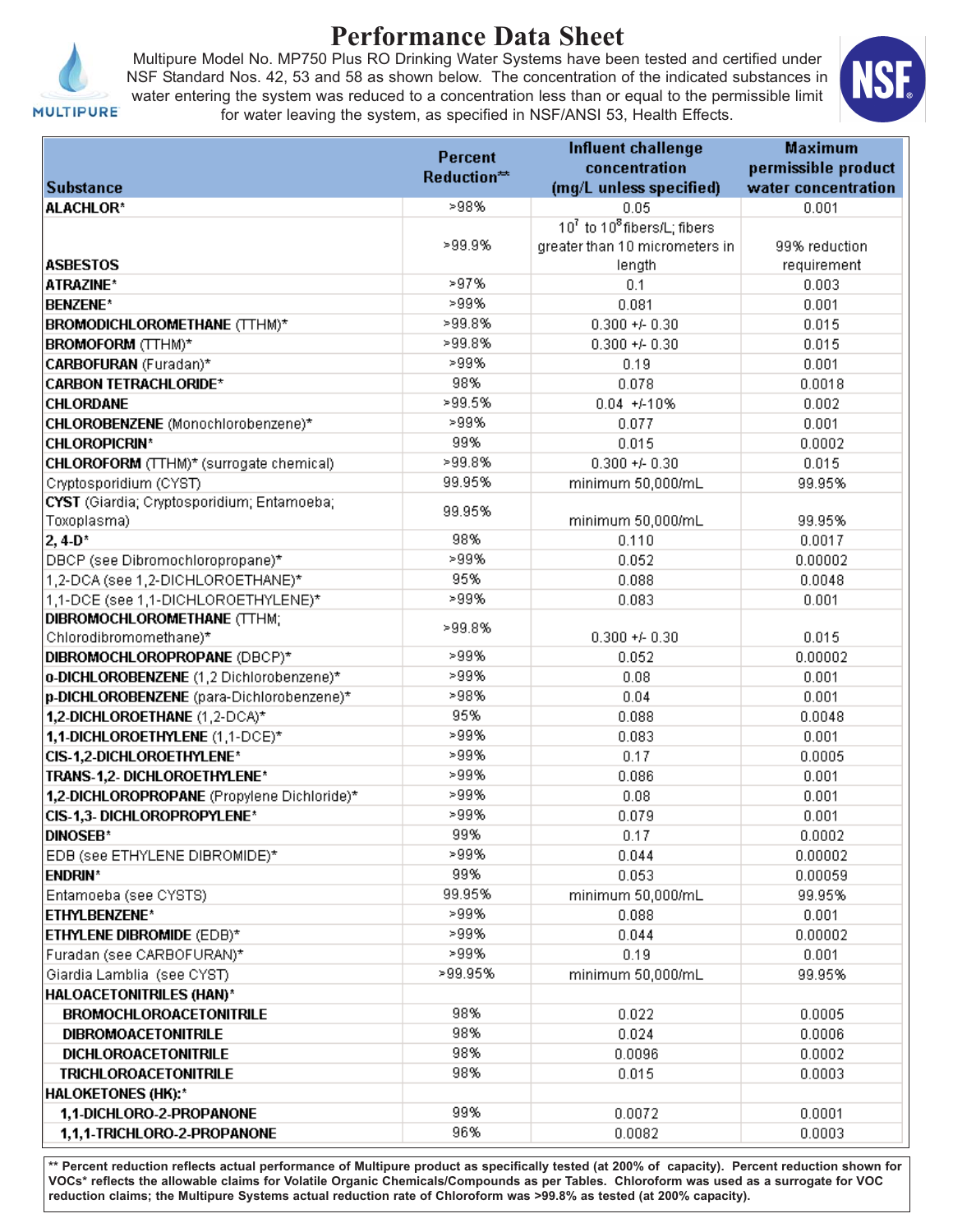|                                                                                               | <b>Percent</b> | <b>Influent challenge</b> | <b>Maximum</b>      |
|-----------------------------------------------------------------------------------------------|----------------|---------------------------|---------------------|
|                                                                                               | Reduction**    | concentration             | permissible product |
| <b>Substance</b>                                                                              |                | (mg/L unless specified)   | water concentration |
| <b>HEPTACHLOR*</b>                                                                            | >99%           | 0.25                      | 0.00001             |
| <b>HEPTACHLOR EPOXIDE*</b>                                                                    | 98%            | 0.0107                    | 0.0002              |
| HEXACHLOROBUTADIENE (Perchlorobutadiene)*                                                     | >98%           | 0.044                     | 0.001               |
| HEXACHLOROCYCLOPENTADIENE*                                                                    | >99%           | 0.060                     | 0.000002            |
| <b>LEAD</b> ( $pH 6.5$ )                                                                      | >99.3%         | $0.15 + 10\%$             | 0.010               |
| <b>LEAD</b> ( $pH 8.5$ )                                                                      | >99.3%         | $0.15 + 10\%$             | 0.010               |
| LINDANE*                                                                                      | >99%           | 0.055                     | 0.00001             |
| MERCURY (pH 6.5)                                                                              | >99%           | $0.006 + 410%$            | 0.002               |
| MERCURY (pH 8.5)                                                                              | >99%           | $0.006 + 410%$            | 0.002               |
| <b>METHOXYCHLOR*</b>                                                                          | >99%           | 0.050                     | 0.0001              |
| Methylbenzene (see TOLUENE)*                                                                  | >99%           | 0.078                     | 0.001               |
| Monochlorobenzene (see CHLOROBENZENE)*                                                        | >99%           | 0.077                     | 0.001               |
| MTBE (methyl tert-butyl ether)                                                                | >96.6%         | $0.015 + 20%$             | 0.005               |
| POLYCHLORINATED BIPHENYLS (PCBs, Aroclor 1260)                                                | >99.9%         | $0.01 + 410%$             | 0.0005              |
| PCE (see TETRACHLOROETHYLENE)*                                                                | >99%           | 0.081                     | 0.001               |
| PENTACHLOROPHENOL*                                                                            | >99%           | 0.096                     | 0.001               |
| Perchlorobutadiene (see HEXACHLOROBUTADIENE)*                                                 | >98%           | 0.044                     | 0.001               |
| Propylene Dichloride (see 1,2-DICHLOROPROPANE)*                                               | >99%           | 0.080                     | 0.001               |
| SIMAZINE*                                                                                     | >97%           | 0.120                     | 0.004               |
| Silvex (see 2,4,5-TP)*                                                                        | 99%            | 0.270                     | 0.0016              |
| STYRENE (Vinylbenzene)*                                                                       | >99%           | 0.15                      | 0.0005              |
| 1,1,1-TCA (see 1,1,1 - TRICHLOROETHANE)*                                                      | 95%            | 0.084                     | 0.0046              |
| TCE (see TRICHLOROETHYLENE)*                                                                  | >99%           | 0.180                     | 0.0010              |
| 1,1,2,2- TETRACHLOROETHANE*                                                                   | >99%           | 0.081                     | 0.001               |
| TETRACHLOROETHYLENE*                                                                          | >99%           | 0.081                     | 0.001               |
| TOLUENE (Methylbenzene)*                                                                      | >99%           | 0.078                     | 0.001               |
| <b>TOXAPHENE</b>                                                                              | >92.9%         | $0.015 + 10\%$            | 0.003               |
| Toxoplasma (see CYSTS)                                                                        | 99.95%         | minimum 50,000/mL         | 99.95%              |
| $2,4,5$ -TP (Silvex)*                                                                         | 99%            | 0.270                     | 0.0016              |
| TRIBROMOACETIC ACID*                                                                          |                | 0.042                     | 0.001               |
| 1,2,4 TRICHLOROBENZENE (Unsymtrichlorobenzene)*                                               | >99%           | 0.160                     | 0.0005              |
| 1,1,1-TRICHLOROETHANE (1,1,1-TCA)*                                                            | 95%            | 0.084                     | 0.0046              |
| 1,1,2-TRICHLOROETHANE*                                                                        | >99%           | 0.150                     | 0.0005              |
| TRICHLOROETHYLENE (TCE)*                                                                      | >99%           | 0.180                     | 0.0010              |
| TRIHALOMETHANES (TTHM) (Chloroform; Bromoform;<br>Bromodichloromethane; Dibromochloromethane) | >99.8%         | $0.300 + 0.30$            | 0.015               |
| <b>TURBIDITY</b>                                                                              | >99%           | 11 +/- NTU                | $0.5$ NTU           |
| Unsym-Trichlorobenzene (see 1,2,4-<br>TRICHLOROBENZENE)*                                      | >99%           | 0.160                     | 0.0005              |
| Vinylbenzene (see STYRENE)*                                                                   | >99%           | 0.150                     | 0.0005              |
| <b>XYLENES (TOTAL)*</b>                                                                       | >99%           | 0.070                     | 0.001               |

# **NSF/ANSI 42 - Aesthetic Effects**

The System has been tested according to NSF/ANSI Standard 42 for the reduction of the following substances. The concentration of the indicated substances in water entering the system was reduced to a concentration less than or equal to the permissible limit for water leaving the system.

| Substance                                                                                | Percent<br>Reduction** | Influent challenge<br>concentration | <b>Maximum</b><br>permissible product<br>water concentration |
|------------------------------------------------------------------------------------------|------------------------|-------------------------------------|--------------------------------------------------------------|
| <b>CHLORAMINE as Aesthetic Effect (As</b><br>Monochloramine)                             | >97%                   | 3.0 mg/L +/- 10%                    | $0.5 \text{ mg/L}$                                           |
| <b>CHLORINE as Aesthetic Effect</b>                                                      | 99%                    | 2.0 Mg/L +/- 10%                    | $>$ or = 50%                                                 |
| <b>PARTICULATE, (Nominal Particulate Reduction, Class)</b><br>II, Particles 0.5 TO <1 UM | Class I $> 99\%$       | At Least 10,000 particles/mL        | $>$ or = 85%                                                 |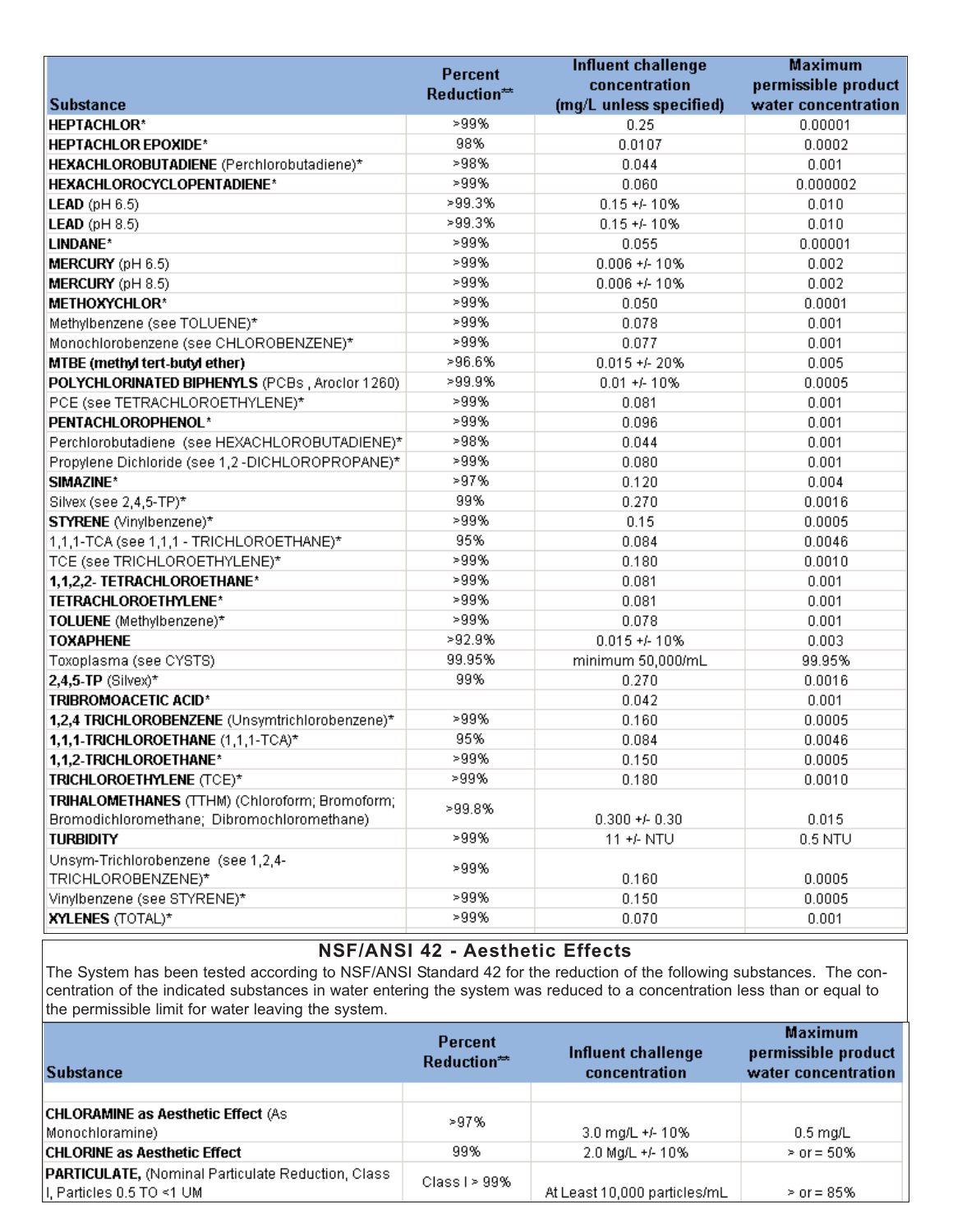### **NSF/ANSI 58 - Reverse Osmosis**

The System has been tested according to NSF/ANSI Standard 58 for the reduction of the following substances. The concentration of the indicated substances in water entering the system was reduced to a concentration less than or equal to the permissible limit for water leaving the system, as specified in NSF/ANSI 58.

| <b>Substance</b>                                          | <b>Percent</b><br>Reduction** | Influent challenge<br>concentration | <b>Maximum</b><br>permissible product<br>water concentration |
|-----------------------------------------------------------|-------------------------------|-------------------------------------|--------------------------------------------------------------|
| Arsenic V (pentavalent As (V); As(+5); arsenate)          | 98.4%                         | $0.30 + 410%$                       | 0.010                                                        |
| <b>Barium</b>                                             | 97.9%                         | 10.0 +/- 10%                        | 2.0                                                          |
| Cadmium                                                   | 98.6%                         | $0.03 + 410%$                       | 0.005                                                        |
| Chromium, Hexavalent                                      | 91.3%                         | $0.3 + 4.10%$                       | 0.1                                                          |
| Chromium, Trivalent                                       | 94.1%                         | $0.3 + 10\%$                        | 0.1                                                          |
| Copper                                                    | 99.0%                         | $3.0 + 4.10%$                       | 1.3                                                          |
| Cyst (Giardia; Cryptosporidium; Entamoeba;<br>Toxoplasma) | 99.99%                        | 50,000 mL                           | 0.9995                                                       |
| <b>Fluoride</b>                                           | 93.9%                         | $8.0 + 4.10%$                       | 1.5                                                          |
| Lead                                                      | 98.6%                         | $0.15 + 10\%$                       | 0.010                                                        |
| Nitrate                                                   | 92.0%                         | $30.0 + 410%$                       | 10.0                                                         |
| Nitrite                                                   | 89.0%                         | $3.0 + 4.10%$                       | 1.0                                                          |
| <b>Nitrate Nitrite</b>                                    | 91.2%                         | 30.0 +/- 10%                        | 10.0                                                         |
| Perchlorate                                               | 96.5%                         | $0.10 + 4.10%$                      | 0.006                                                        |
| <b>Radium 226/228</b>                                     | 80.0%                         | 25 pCi/L +/- 10%                    | 5 pCi/L                                                      |
| Selenium                                                  | 92.0%                         | $0.10 + 4.10%$                      | 0.05                                                         |
| <b>Total Dissolved Solids (TDS)</b>                       | 96.8%                         | 750 +/- 40 mg/L                     | 187                                                          |

#### **NOTES:**

1. Multipure Drinking Water Systems have been certified, as indicated, by NSF International for compliance to NSF/ANSI Standard Nos. 42 and 53, and 58.

- 2. This Multipure Drinking Water System(s) have been certified by the State of California Department of Health Services for the reduction of specific contaminants listed herein.
- 3. Chloroform was used as a surrogate for claims of reduction of Volatile Organic Chemicals (VOC). Multipure Systems tested at >99.8% actual reduction of Chloroform. Percent reduction shown herein reflects the allowable claims for VOCs as per tables in the Standard.
- 4. **Do not use with water that is microbiologically unsafe or with water of unknown quality without adequate disinfection before or after the unit. Systems certified for cyst reduction may be used on disinfected waters that may contain filterable cysts.**
- 5. The System may be used with municipal or well water sources that are treated and tested on a regular basis to ensure bacteriological safe quality of the water.
- 6. Do not allow water to freeze in the unit. If unit is exposed to freezing temperatures, drain water from unit and remove filters.
- 7. Do not allow water to sit in unit for extended periods of time (10 or more days) without being used. If unit is to be left unused for more than 10 days, drain all water from the system and remove the filters. Upon your return, reconnect the filters in the housing and continue use. In the event water does sit in the unit for 10 or more days, the system should be flushed by allowing water to flow to waste for about 10 minutes; then continue use as normal.
- 8. Multipure Drinking Water System Housings are warranted for Lifetime (provided that the filter be replaced at least once a year). All exterior hoses and attachments to the System are warranted for defects in material and workmanship for one year. Please see the Owner's Manual for complete product guarantee and warranty information.
- 9. Please see the Owner's Manual for installation instructions and operating procedures.
- 10. In compliance with New York law, it is recommended that before purchasing a water treatment system, NY residents have their water supply tested to determine their actual water treatment needs. Please compare the capabilities of the Multipure unit with your actual water treatment needs.
- 11. While testing was performed under standard laboratory conditions, actual performance may vary.
- 12. The list of substances which the treatment device reduces does not necessarily mean that these substances are present in your tap water.
- 13. This system is acceptable for treatment of influent concentrations of no more than 27 mg/L nitrate and 3 mg/L nitrite in combination measured as N and is certified for nitrate/nitrite reduction only for water supplies with a pressure of 280 kPa (40 psig) or greater.
- 14. This system has been tested for the treatment of water containing pentavalent arsenic (also known as As(V), As(+5), or arsenate) at concentrations of 0.50 mg/L or less. This system reduces pentavalent arsenic, but may not remove other forms of arsenic. This system is to be used on water supplies containing a detectable free chlorine residual at the system inlet or on water supplies that have been demonstrated to contain only pentavalent arsenic. Treatment with chloramine (combined chlorine) is not sufficient to ensure complete conversion of trivalent arsenic to pentavalent arsenic. Please see the Arsenic Facts section of the Performance Data Sheet for further information.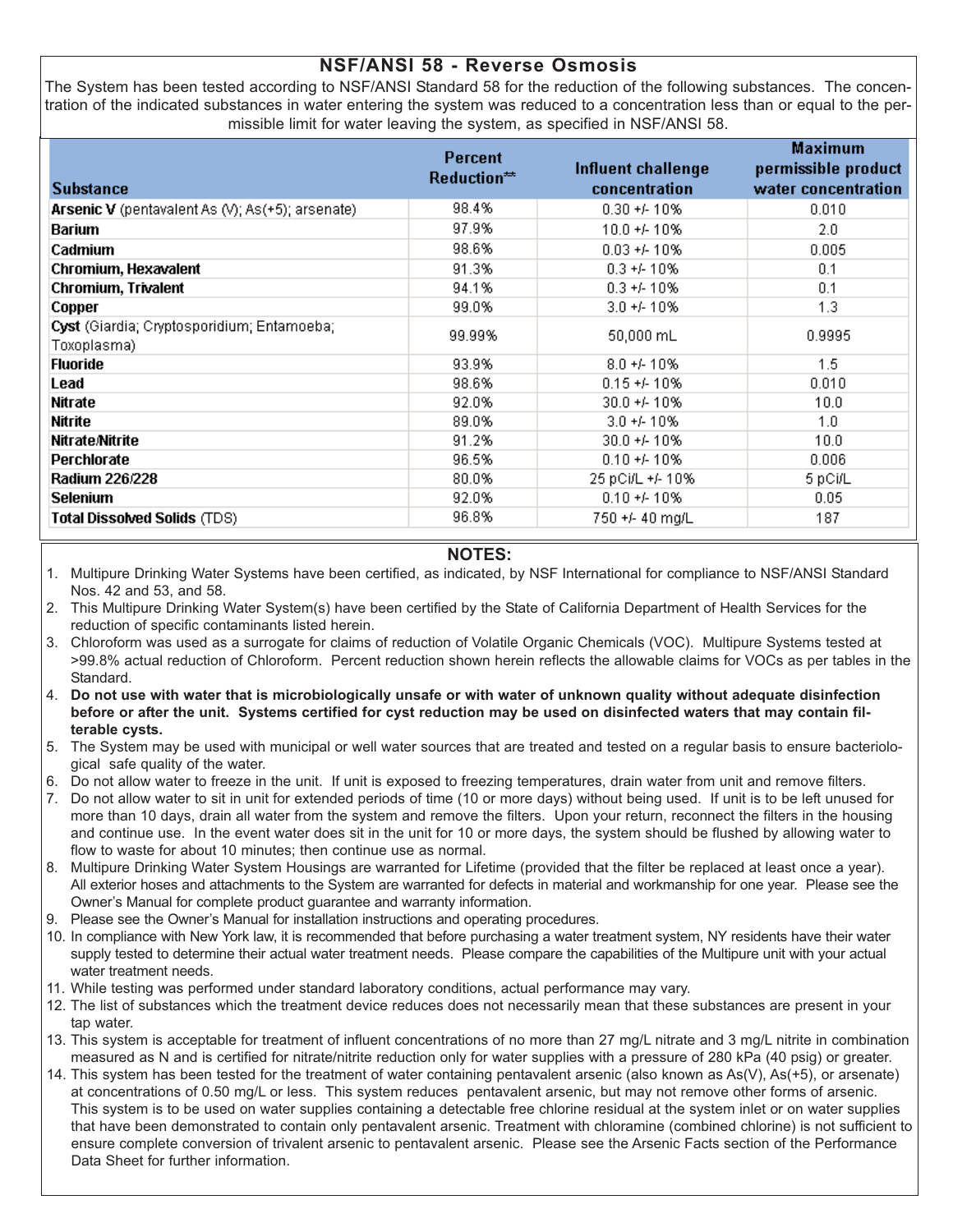## **Replacement Filters and Parts**

Filter life will vary in proportion to the amount of water used and the level of impurities in the water being processed. Replacement filters, membrane, and parts can be purchased directly from Multipure Corporation. Replacement filter model numbers are shown below. The approximate retail price of replacement filters is also shown below. Prices exclude sales tax and shipping and handling fees (\*prices subject to change without notice).

To dispose of the used filter or membrane, remove it from the housing and place the old filter or membrane in your normal refuse. Carbon filters disposed of in a normal landfill will not release any chemical contamination but will probably continue to adsorb additional contaminants that are disposed of in landfills.

| Description                               | Model No. | <b>Recommended Change</b><br><b>Schedule</b> |
|-------------------------------------------|-----------|----------------------------------------------|
| Sediment Pre-Filter (Stage 1)             | CBC110    | 6 months                                     |
| 5 micron Carbon Pre-Filter (Stages 2 & 3) | CBC112    | 6 months                                     |
| Sub micron Carbon Post-Filter             | CB6       | 750 gallons (at least once a year)           |
| RO membrane                               | CB-ROM    | 2 to 3 years                                 |

## **MP750 Plus RO Operation and Maintenance Specifications**

Depending on water chemistry, water temperature, and water pressure, the MP750 Plus RO System production and performance will vary. Refer to Owner's Manual for further maintenance requirements and warranty information.

|                                | Parameter                              | <b>Comments</b>                                                                                                                                                                                                                                                   |
|--------------------------------|----------------------------------------|-------------------------------------------------------------------------------------------------------------------------------------------------------------------------------------------------------------------------------------------------------------------|
| <b>General Use Conditions:</b> |                                        |                                                                                                                                                                                                                                                                   |
| Maximum Operating Temperature  | 100°F / 40.5°C                         |                                                                                                                                                                                                                                                                   |
| Minimum Operating Temperature  | 40°F /0°C                              |                                                                                                                                                                                                                                                                   |
| Maximum Working Pressure       | 100 psi / 7.0 kg/cm2                   | The operating pressure in your home should be tested over a 24<br>hour period to attain the maximum pressure. If it is over 100 psi then-<br>a pressure regulator will be required.                                                                               |
| Minimum Working Pressure       | 40 psi / 2.8 kg/cm2                    |                                                                                                                                                                                                                                                                   |
| pH parameters                  | 3 pH to 11 pH                          |                                                                                                                                                                                                                                                                   |
| Iron                           | 0.2 ppm maximum                        |                                                                                                                                                                                                                                                                   |
| TDS (total dissolved solids)   | $\leq 1800$ ppm                        |                                                                                                                                                                                                                                                                   |
| Turbidity                      | $\leq$ 5 NTU                           |                                                                                                                                                                                                                                                                   |
| Hardness                       | $\leq$ 10 grains per gallon /<br>CaCO3 | 171 mg/L of hardness as System will operate with hardness over 10 grains, but the membrane<br>life may be shortened.                                                                                                                                              |
| <b>Specifications:</b>         |                                        |                                                                                                                                                                                                                                                                   |
| Average influent TDS           | 765 mg/L                               |                                                                                                                                                                                                                                                                   |
| Average effluent TDS           | 23 mg/L                                |                                                                                                                                                                                                                                                                   |
| Daily Production Rate (DPR)    | 17.32 gpd                              | Gallons produced per day                                                                                                                                                                                                                                          |
| <b>Efficiency Rating</b>       | 8.91%                                  | Efficiency rating means the percentage of the influent water to the<br>system that is available to the user as reverse osmosis treated water<br>under operating conditions that approximate typical daily usage.                                                  |
| Recovery Rating                | 16.34%                                 | Recovery rating means the percentage of the influent water to the<br>membrane portion of the system that is available to the user as<br>reverse osmosis treated water when the system is operated without<br>a storage tank or when the storage tank is bypassed. |
| Capacity of Tank               | 1.8 - 2.5 gallons                      | Depending on the incoming water pressure.                                                                                                                                                                                                                         |
| Approximate Flow Rate @ 60 psi | $0.50$ gpm                             |                                                                                                                                                                                                                                                                   |

Note: This Performance Data Sheet addresses the U.S. Environmental Protection Agency (USEPA) Primary and Secondary Drinking Water Regulations in effect at its time of publication, as they related to Multipure's performance in conformance to the industry performance criteria. These regulations are continually being updated at the Federal level. Accordingly, this list of MCLs will be reviewed and amended when appropriate. Please see sales brochure for list of product certifications.